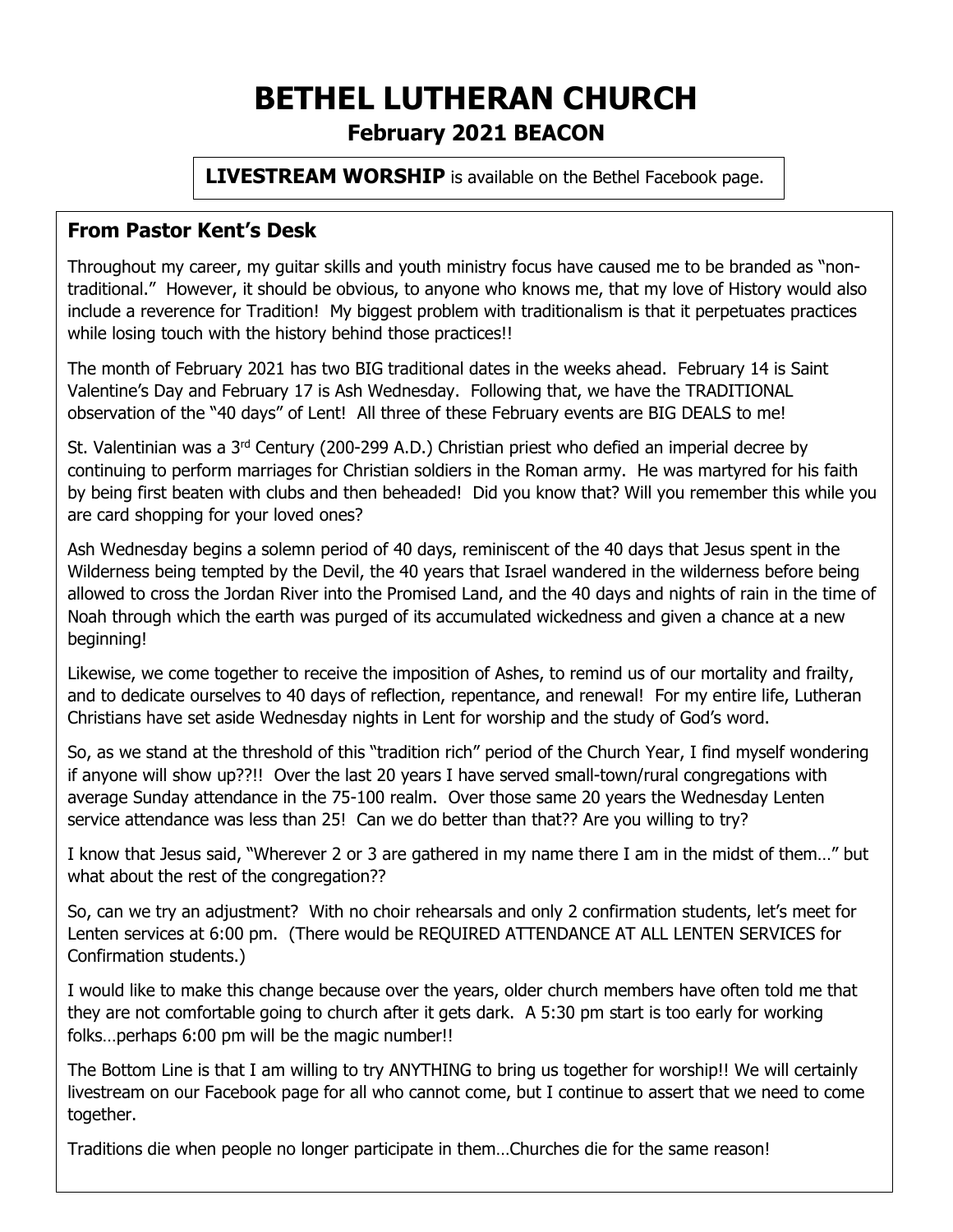## **January 10, 2021 Church Council Minutes**

(to be reviewed at the February Council meeting)

**Present**: Allen Redman, JoAnne Schwarz, Jeff Jacobson, Greg Carolus, Sherry Brouwer, Marilyn Ingalls, and Pastor Wallace

**Call to order** by President Redman, "In the Name of the Father, the Son and the Holy Spirit. Amen."

**Devotions:** None

Approval of the Agenda: Additional New Business Agenda item. 1. Bibles for the 4<sup>th</sup> graders. Motion to approve the revised agenda, seconded and approved.

Approval of the December Minutes: Motion to approve the December minutes, seconded & approved.

**Approval of the Treasurer's Report**: Treasurer Dudley presented the Treasurer's Report. Advised that payments were made to Amy Truax for playing the organ on December 24<sup>th</sup>, Pastor Craig for officiating the service on January 3<sup>rd</sup> and Jackie Craig for playing the piano that same date. Motion to approve the Treasurer's Report, seconded & approved. Treasurer Dudley also had a question about paying CCLI for Copyright coverage. Secretary Jacobson agreed to call CCLI for clarification.

**Pastors Report**: Pastor Wallace reported that he had a good vacation. He advised that before Christmas he visited Bill and Irene Senne in their home. Others were contacted but preferred no visit due to COVID-19.

#### **Ministry Team Reports**:

- 1. Children & Youth: No meeting
- 2. Outreach & Fellowship: No meeting Marilyn reported that she purchased 38 Christmas cards and sent them to members.
- 3. Property Committee: No meeting. Greg Carolus advised that he contacted Harken Lumber and they need to paint the new door that goes to the parsonage.
- 4. Worship & Music Ministry Team: No meeting
- 5. Social Concerns: No meeting
- 6. Mission/Benevolence Ministry Team: No meeting

#### **Old Business**:

- 1. A letter from Jim Schwarz referencing the diminishing number of acolytes. Jim offered suggestions: #1. Continue as we are. #2. Work with the two acolytes that we have, and they serve every other Sunday or serve Communion Sundays and the ushers are responsible for the other two or three Sundays. #3. The ushers assume the candle lighting responsibility. It was decided that Pastor Wallace will talk to the confirmation students.
- 2. Annual Meeting Agenda There was a discussion about adding to the annual meeting agenda a need for hiring a part-time secretary that could work 2-3 days a week. It was agreed that this item would be added for discussion and a decision made by members.

#### **New Business**:

1. Bibles for  $4<sup>th</sup>$  graders. A discussion about presenting the  $4<sup>th</sup>$  graders and other eligible youth a Bible that have not yet received a Bible. Pastor Wallace advised that he would take care of identifying the eligible youth, purchasing the Bibles, and presenting them.

Motion to adjourn, seconded & approved. Closing Prayers/The Lord's Prayer

Submitted by Jeff Jacobson, Recording Secretary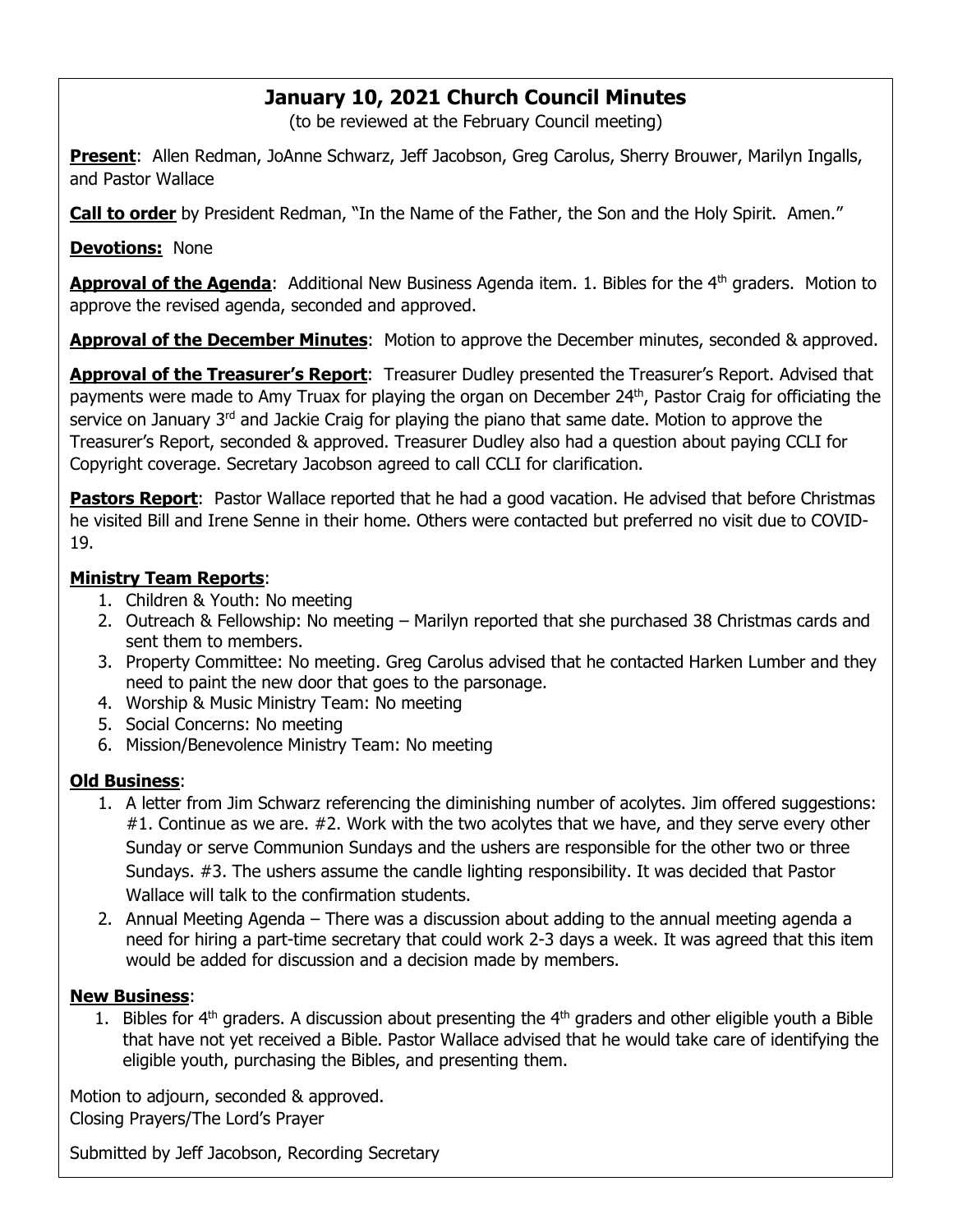# **Hey Bethel Lutheran Kids – BIG or Little!**

Kid's Sunday School reconvened at Bethel Lutheran Church on January 10, 2021.

In this new year, we continue to study Heroes of the Bible, but are moving out of the Old Testament into the New. Our first hero is John, Fisherman, Apostle of Jesus and writer of five books of the Bible: The Gospel of John, First John, Second John, Third John, and The Book of Revelation. John is remembered as the youngest apostle, only apostle not martyred for his faith, Son of Zebedee and Salome, and brother of James, (who was another of the Twelve Apostles). Most of our information about John comes from all four gospels.

John (in The Gospel of John), writes of seven miracles:

- 1) Turning water into wine in Cana. (John 2: 1-11) ~Shows He came to take us from the stone cold and empty way of man's religion into a living and joyful relationship with Him.
- 2) Healing an official's son in Capernaum. (John 4: 46-54)  $\sim$ Shows we are saved by grace through faith.
- 3) Healing an invalid at the Pool of Bethesda in Jerusalem. (John 5: 1-18)  $\sim$ Shows our own futile works are insufficient to save ourselves. We need Him to save us.
- 4) Feeding the 5,000 near the Sea of Galilee. (John 6: 5-14)  $\sim$ Is a demonstration of His supernatural care and provision for those who seek Him.
- 5) Walking on the water of the Sea of Galilee. (John 6: 16-21)  $\sim$ Shows that because of His miraculous power, we can easily accomplish things through Him that would be all but impossible on our own.
- 6) Healing a blind man in Jerusalem. (John 9: 1-7) ~Reveals that if we'll allow it, He can cause even the spiritually blind to see and believe.
- 7) Raising dead Lazarus in Bethany. (John 11: 1-45) ~Is a promise that all who believe in Him will live even though they die, and those who live and believe will never die.

So rather than studying John The Apostle and moving on to the next hero, we are expanding our study of John, by learning about these miracles. What's the point?…

John answered that question near the end of his gospel account, when he said, "Jesus performed many other signs in the presence of his disciples, which are not recorded in this book. But these are written that you may believe that Jesus is the Christ, the Son of God and that by believing you may have life in his Name." John 20: 30-31 Amen!

Kids are a very **important** part of The Body of Christ! Please pray for their spiritual growth, and that we may add to our number!

Rebecca Wallace

| <b>Organized Prayer for Bethel Families</b>                                                         |
|-----------------------------------------------------------------------------------------------------|
| Week of February 7 - Dennis & Bonnie Gerloff, Dale & Jenny Hansmann, Terry & Janet Mennen           |
| <b>Week of February 14</b> - Jim & Eileen Lupkes, Dan & Nancy Hemann, Henry & Janice Gerloff        |
| <b>Week of February 21</b> - George Miller, Perry & Adrian Bernard & family, Jeff & Pam Jacobson    |
| <b>Week of February 28</b> – Bill & Jackie Hager, Vern & Marilyn Ingalls, Kyle & Mary Rice & family |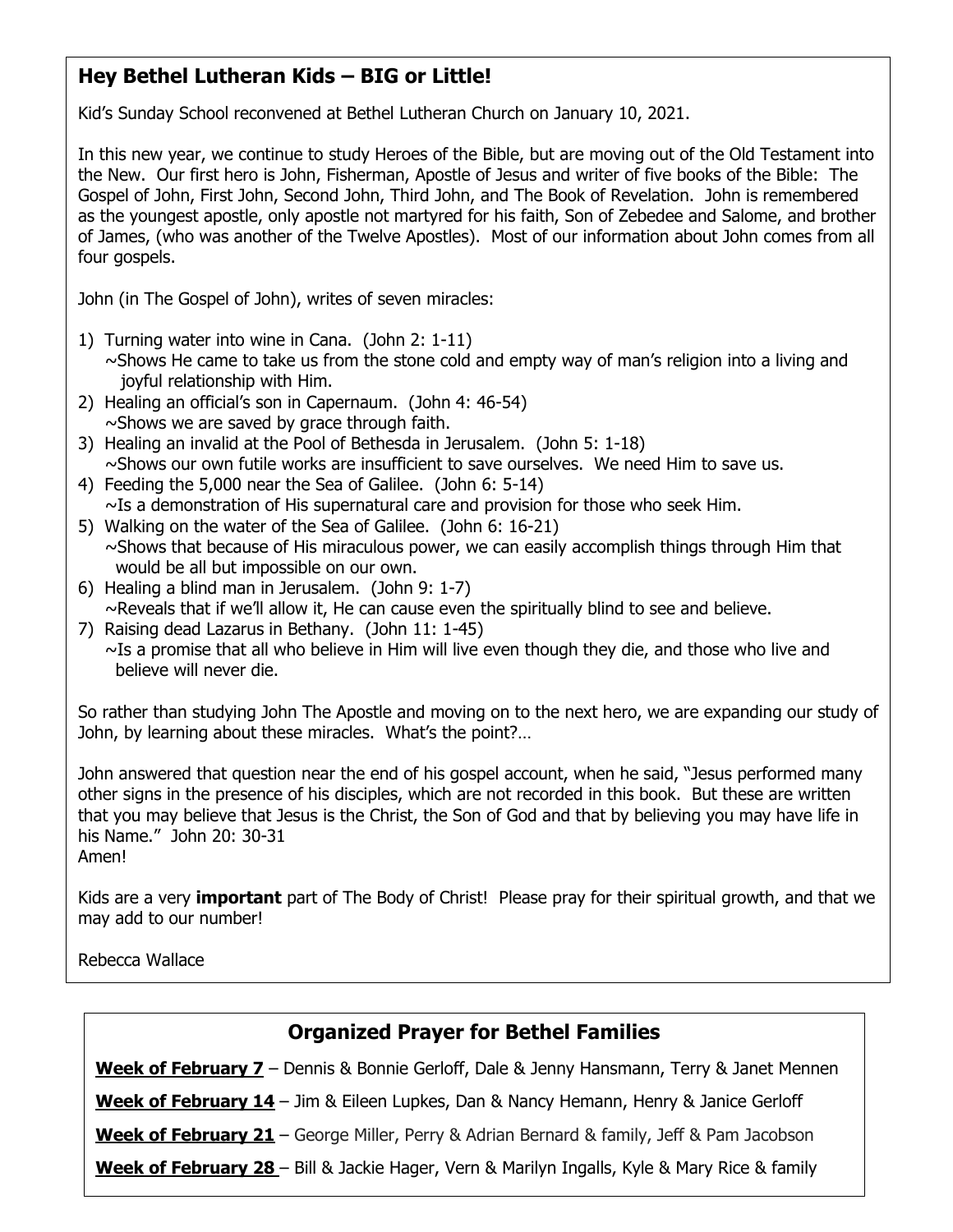# **Worship Assistant Schedule for February--Worship Service 9:00 am**

|                    | <b>February 7</b>                         | <b>February 14</b> | Ash Wednesday,<br><b>February 17</b><br>$6:00 \text{ pm}$ | <b>February 21</b>  | <b>February 28</b> |  |  |
|--------------------|-------------------------------------------|--------------------|-----------------------------------------------------------|---------------------|--------------------|--|--|
| <b>USHERS</b>      |                                           |                    |                                                           |                     |                    |  |  |
| ORGANISTS/PIANISTS | Janet Mennen/Sharleen Hubbard/Jill Pliner |                    |                                                           |                     |                    |  |  |
| <b>ALTAR GUILD</b> | Sharleen Hubbard/Janet Mennen             |                    |                                                           |                     |                    |  |  |
| <b>ACOLYTES</b>    | Evan Palmer                               | Ava Mann           |                                                           | Gavin Bernard       | Corryn Mann        |  |  |
| <b>COMMUNION</b>   | Greg Carolus                              |                    | Greg Carolus                                              | <b>Greg Carolus</b> |                    |  |  |
| <b>ASSISTANTS</b>  | Jeff Johnson                              |                    | Jeff Johnson                                              | Jeff Johnson        |                    |  |  |

### **January Summary of Attendance and Financial Contributions**

|                            | Attendance | Bene./Mission | Current    | Parsonage<br><b>Improvements</b> | Operation<br>Cornerstone -<br>Tuckpointing |
|----------------------------|------------|---------------|------------|----------------------------------|--------------------------------------------|
| <b>Sunday, January 3</b>   | 29         | \$107.83      | \$1,452.47 | \$0.00                           | \$0.00                                     |
| <b>Sunday, January 10</b>  | 45         | \$156.83      | \$2,397.47 | \$0.00                           | \$0.00                                     |
| <b>Sunday, January 17</b>  | 43         | \$121.50      | \$1,780.50 | \$0.00                           | \$0.00                                     |
| <b>Sunday, January 24</b>  | 55         | \$94.00       | \$1,323.00 | \$0.00                           | \$0.00                                     |
| January 1-January 24, 2021 |            | \$480.16      | \$6,953.44 | \$0.00                           | \$0.00                                     |

### **February Birthdays**

- 
- 1 Lee Van Hauen 19 Eliza Buss
- 
- 
- 8 Carol Warneka 23 Joel Buss
- 
- 
- 
- 
- 14 Dennis Muller
- 1 Terry Drewelow 16 Erica Marlette
	-
- 1 Arlo Williams 20 Brittany Buss
- 3 Janelle Gorter 21 Karol Ellermann
	-
- 9 Deb Walters 23 Doralene Renken
- 10 Jeremy Buss 27 Peggy Miller
- 12 Klint Knock 28 Mitchell Olson
- 13 Blake Carolus 29 Brooke Paulson

# **February Anniversaries**

- 14 Jeremy & Jennifer Buss (26)
- 14 Kent & Rebecca Wallace (22)